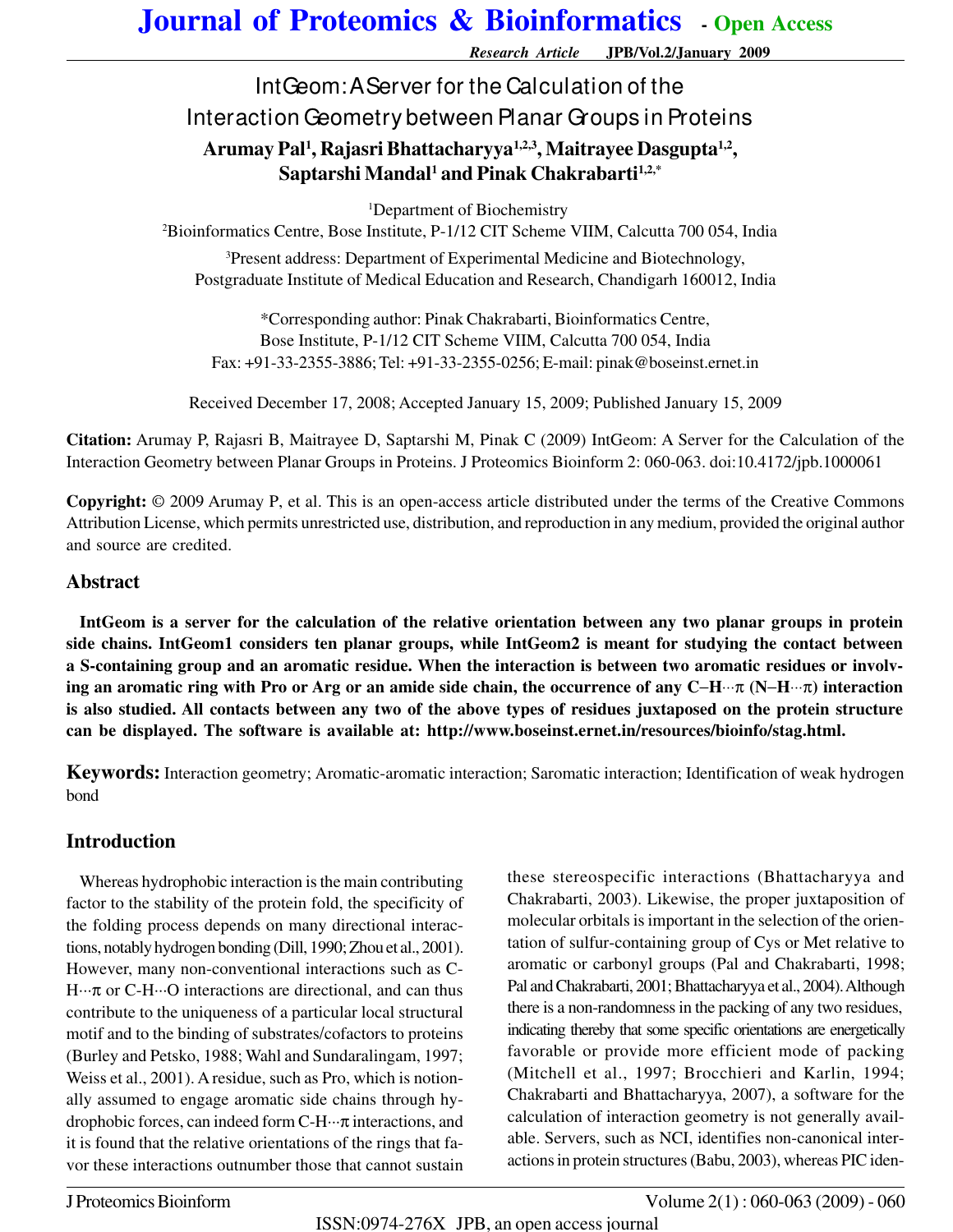#### *Research Article* **JPB/Vol.2/January 2009**

tifies residue pairs showing different types of interactions (Tina et al., 2007), but these do not calculate the relative orientations between the planar groups, for which purpose a server, IntGeom, has been developed and is presented here.

#### **Results and Discussion**

#### **Description of the software**

The software can be accessed at http:// www.boseinst.ernet.in/resources/bioinfo/stag.html. There are two separate servers, IntGeom1, for the calculation of the relative orientation when the planar part of the side chains of ten residues (Phe, Tyr, His, Trp, Pro, Asp, Glu, Asn, Gln and Arg) are within a limiting distance (default,  $4.5 \text{ Å}$ ), and IntGeom2, which considers the interaction of the S atom (of free or disulfide-bonded Cys residues and Met) with four aromatic residues.

On reading a coordinates file in the PDB (Berman et al., 2000) format, IntGeom1 provides a 10 x 10 triangular matrix showing the number of contacts between all possible pairs of residues (Fig. 1A). The number given here is twice the number of independent pair, as for any X-Y contact the geometry is calculated both for Y relative to X and vice versa. On clicking a number, the geometry for all the contacts for the corresponding residue types is calculated (Fig. 1C). The atoms used to define the planar moieties and the various geometric parameters are discussed in the HELP file. The relative orientation between two planar groups is given by the interplanar angle, P and  $\theta$ , which is the angle between the line joining the centroid of the  $2<sup>nd</sup>$  residue to that of the first and the normal to the latter. Schematic representations and the designation of the canonical geometries at the nine grid elements (into which the 0-90° ranges of P and  $\theta$  are divided) are shown in Fig. 1B, following the published convention (Samanta et al., 1999; Bhattacharyya et al., 2002, 2003; Bhattacharyya and Chakrabarti, 2003). In Fig. 1C, the orientation of the second residue is shown schematically relative to the first (or the central residue, marked in darker color). If the geometric conditions (Bhattacharyya and Chakrabarti, 2003) are satisfied, the presence of a C/  $N-H\cdots\pi$  interaction (involving the two aromatic residues or an aromatic residue with proline or arginine or an amide side chain) is marked in the table (note that the C/N-H group is located on the first residue). The hydrogen atoms needed for these are fixed stereochemically using REDUCE (Word et al., 1999). Jmol can be used (with a Java enabled browser or Java Runtime Environment, available at www.java.com) to display the interacting side chains of a particular type of residue pair against the backbone of the whole structure.

While the geometry of aromatic-aromatic interactions has attracted considerable attention over the years (Singh and Thornton, 1985; Burley and Petsko, 1988; Bhattacharyya et al., 2002), it is only recently that there has been realization that the disulfide group (involving cystine and Met residues) can have preferred orientations relative to aromatic planes (Pal and Chakrabarti, 2001; Bhattacharyya et al., 2004), which can be found out using IntGeom2. When a S atom is within a cut-off distance (default,  $4.3 \text{ Å}$ ) from an aromatic plane, the interplanar angle (with the plane defined by S with its two bonded neighbors), P and  $\theta$ , the angle between line joining S to the centroid of the aromatic ring and the normal to it, are calculated. The schematic representation of the relative orientation indicated by these two parameters, along with the values of other distances and angles, are tabulated (Fig. 1D). When the S atom belongs to a free Cys, only the angle  $\theta$  is calculated, and the S atom is assumed to be on the face of the aromatic ring if  $\theta$  is in the range 0 to 45°, or the edge, when  $\theta > 45$ °.

#### **Comparison to other servers**

A web server, CHpredict exists for the prediction of the occurrence of weak hydrogen bond interactions, such as C-H $\cdots$ π or C-H $\cdots$ O, but involving the main-chain C<sup> $\alpha$ </sup>-H group only (Kaur and Raghava, 2006). Similarly, the server, AR\_NHPred deals with the prediction of interaction between the backbone NH group and the aromatic side chain (Kaur and Raghava, 2004). Unlike NCI that identifies all weak hydrogen bond interactions in three-dimensional structure of a protein (Babu, 2003), the server presented here deals with the planar residues only and compute the relative geometry of the interacting pairs. Some of these geometries may be congenial for the formation of  $C/N-H\cdots\pi$  interaction, if one of the moieties is an aromatic side chain. The server also considers the interaction between a sulfur-containing residue and an aromatic side chain, something that is not dealt with by any other available software. Aromatic residues are abundant in interfaces formed by protein-protein interactions and various interactions involving these are assumed to confer the strength of binding (Saha et al., 2007). If a PDB file of a complex is given as input to IntGeom, the interactions occurring across the interface can be identified by noting the different chain IDs of the interacting pair.

### **Conclusion and Perspectives**

A web server is presented that can elucidate the geometry of interactions between various planar side chains in protein structures that should be useful in understanding the protein conformation and the stability of interactions between polypeptide chains. It can also be used in designing protein

J Proteomics Bioinform Volume 2(1) : 060-063 (2009) - 061

ISSN:0974-276X JPB, an open access journal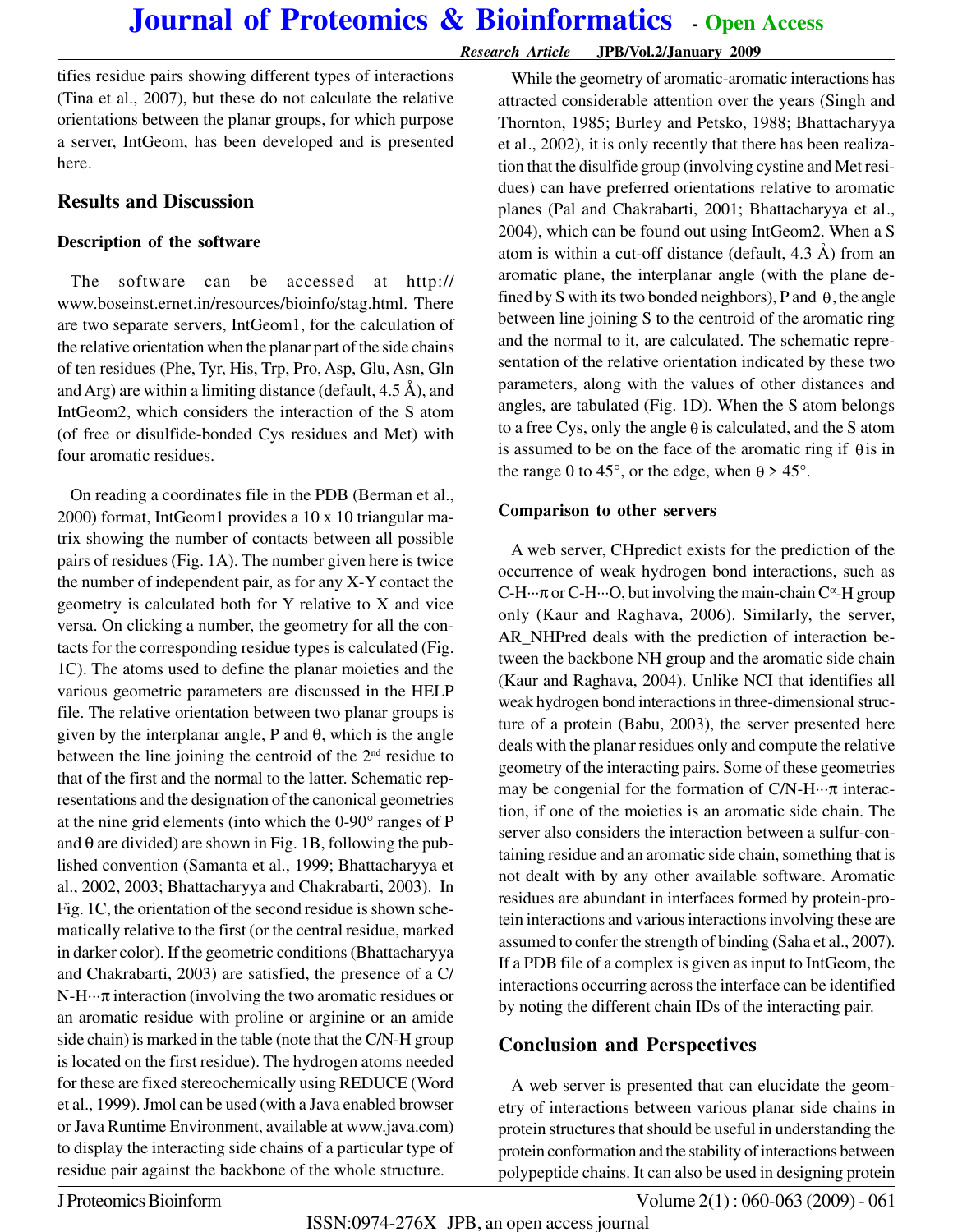|                                                                                                                                                                                                                                                                                                                                                                                                                                      |                                                                                                                                                                                                                                                                                                                                                                                                                 |                                                                                                                                |                                                                                                                                                                                                      |                                                                                                                                  |                                              |                                                                       | <b>Research Article</b><br>JPB/Vol.2/January 2009 |                                     |                                                     |                                |                     |                          |                                        |                                                      |  |
|--------------------------------------------------------------------------------------------------------------------------------------------------------------------------------------------------------------------------------------------------------------------------------------------------------------------------------------------------------------------------------------------------------------------------------------|-----------------------------------------------------------------------------------------------------------------------------------------------------------------------------------------------------------------------------------------------------------------------------------------------------------------------------------------------------------------------------------------------------------------|--------------------------------------------------------------------------------------------------------------------------------|------------------------------------------------------------------------------------------------------------------------------------------------------------------------------------------------------|----------------------------------------------------------------------------------------------------------------------------------|----------------------------------------------|-----------------------------------------------------------------------|---------------------------------------------------|-------------------------------------|-----------------------------------------------------|--------------------------------|---------------------|--------------------------|----------------------------------------|------------------------------------------------------|--|
| PHE<br>$\theta$<br><br>--------<br>$\theta$<br>TYR<br>0 <sub>1</sub><br><b>TRP</b><br>6<br>$\overline{4}$<br>,,,,,,,,,,,,,,,,,,,,,,,,,,,,<br>HIS<br>$\overline{2}$<br>$\theta$<br>PRO<br>$\theta$<br>$\overline{4}$<br>ARG<br>$\theta$<br>$\theta$<br>111111<br>11111<br>ASP<br>$\overline{2}$<br>$\theta$<br><b>THEFT</b><br>GLU<br>$\theta$<br>6<br>ASN<br>$\overline{2}$<br>6<br>111111<br>GLN<br>$\overline{2}$<br>0<br>PHE<br>C | ÷<br>6<br>ŧ<br>$\overline{4}$<br><u>0.000 monument of the contract of the set of the set of the set of the set of the set of the set of the set of the set of the set of the set of the set of the set of the set of the set of the set of the set of the set of </u><br>$\overline{4}$<br>÷<br>i E<br>$\overline{2}$<br>111111<br>4<br><br>÷<br>$\theta$<br>ŧ<br>$\overline{2}$<br>6<br><b>TYR TRP HIS PRO</b> | $\mathbf 0$<br>$\overline{c}$<br>Ð<br>0<br>11111<br>$\mathbf 0$<br>mm<br>ŧ<br>$\mathbf{0}$<br>$\overline{2}$<br>$\overline{2}$ | $\mathbf 0$<br>$\boldsymbol{2}$<br>0<br><br><br>$\overline{2}$<br>$\mathbf 0$<br>un<br>11111<br>$\overline{2}$<br>$\overline{2}$<br>Ě<br>$\overline{0}$<br>$\ddot{0}$<br>$\underline{0}$<br>0<br>ARG | E<br>0<br><b>HILL</b><br>Ě<br>0<br>E<br>$\mathbb O$<br>$\overline{2}$<br>$\overline{2}$<br>$\overline{0}$<br>$\theta$<br>ASP GLU | $\theta$<br>*******<br>$\overline{0}$<br>ASN | 90<br>60<br>$\mathbf{P}$<br>30<br>$\boldsymbol{0}$<br>GLN<br>$\bf{0}$ | B<br>(f <sub>e</sub> )<br>(n)<br>$\omega$<br>30   | (oe)<br>(ot)<br>$($ of)<br>$\theta$ | $\overline{(e)}$<br>(e <sub>t</sub> )<br>(ee)<br>60 | $\mathbf P$<br>90              | 90<br>60<br>30<br>0 | f(n)<br>(n)<br>(p)<br>30 | (0n)<br>(ot)<br>(op)<br>60<br>$\theta$ | (en)<br>$\overline{(et)}$<br>$\left(ep\right)$<br>90 |  |
| Residue 1                                                                                                                                                                                                                                                                                                                                                                                                                            | Residue 2                                                                                                                                                                                                                                                                                                                                                                                                       |                                                                                                                                |                                                                                                                                                                                                      |                                                                                                                                  |                                              | Shortest Contact   Centroid-Centroid Distance                         |                                                   |                                     | Theta                                               |                                |                     |                          | XHPI [X=C/N] Relative Orientation      |                                                      |  |
| 4 PHIS                                                                                                                                                                                                                                                                                                                                                                                                                               | 79 B TRP                                                                                                                                                                                                                                                                                                                                                                                                        |                                                                                                                                | CE1 CD1 3.2                                                                                                                                                                                          |                                                                                                                                  |                                              | 4.6                                                                   |                                                   |                                     | 82                                                  | CHPI                           |                     |                          | $\overline{(\text{e}t)}$               |                                                      |  |
| 4 PHIS                                                                                                                                                                                                                                                                                                                                                                                                                               | 2PTRP                                                                                                                                                                                                                                                                                                                                                                                                           |                                                                                                                                | CD2 CH2 3.8                                                                                                                                                                                          |                                                                                                                                  |                                              | 6.5                                                                   |                                                   |                                     | 58                                                  | (oe)                           |                     |                          |                                        |                                                      |  |
| Cys<br><b>Residues</b>                                                                                                                                                                                                                                                                                                                                                                                                               | Interacting<br>Cys                                                                                                                                                                                                                                                                                                                                                                                              |                                                                                                                                | <b>Shortest</b><br>Contact<br>From<br>Aromatic<br>SG                                                                                                                                                 |                                                                                                                                  | From<br>SG <sup>*</sup>                      | <b>Centroid-SG</b><br><b>Distance</b>                                 |                                                   | CB-SG-<br>Centroid                  |                                                     | Angle<br>$SG'-SG-$<br>Centroid |                     | <b>Theta</b>             | <b>Relative</b><br><b>Orientation</b>  |                                                      |  |
| 16 A 36 A                                                                                                                                                                                                                                                                                                                                                                                                                            | 36<br>A                                                                                                                                                                                                                                                                                                                                                                                                         |                                                                                                                                | NE1<br>38 A TRP<br>3.7                                                                                                                                                                               |                                                                                                                                  | CD1<br>5.6                                   | 4.9 6.6                                                               |                                                   | 117.7                               |                                                     | 139.0                          |                     | 52                       |                                        | (on)                                                 |  |
| 22 A 46 A                                                                                                                                                                                                                                                                                                                                                                                                                            | 22<br>А                                                                                                                                                                                                                                                                                                                                                                                                         |                                                                                                                                | CD <sub>2</sub><br>21A<br><b>TYR</b><br>4.2                                                                                                                                                          |                                                                                                                                  | CE2<br>4.0                                   | 5.45.0                                                                |                                                   | 96.4<br>68.4                        |                                                     |                                | 63                  | 67                       | (en)                                   |                                                      |  |
| 22 A 46 A                                                                                                                                                                                                                                                                                                                                                                                                                            | 46<br>A                                                                                                                                                                                                                                                                                                                                                                                                         |                                                                                                                                | 21A<br>TYR                                                                                                                                                                                           | CE2<br>4.0                                                                                                                       | CD2<br>4.2                                   | 5.05.4                                                                |                                                   | 163.6                               |                                                     | 89.6                           | 40                  | 61                       | $\overline{(e)}$                       |                                                      |  |

**Figure 1:** Examples of results. (A) The number of interacting residue-pairs for the PDB file, 1RST. (B) Nine standard geometrical orientations spanning the 90° range of P and θ, the left one for IntGeom1 and the right, for IntGeom2. While the centroid of the interacting ring is used for the calculation of the orientation relative to the central residue (in thicker line) in the former, it is the S atom (dot) in the latter. As such, the designations of the idealized geometries are different in the two diagrams (Bhattacharyya et al., 2004). Partial output of different geometrical parameters (C) for the His-Trp pair in 1RST and (D) cystine-aromatic pair in the PDB file, 1AHO.

engineering experiments to increase protein stability. For example, it has been observed that the edge of a His residue, when directed towards the  $\pi$  electron cloud (i.e., the face) of an aromatic ring, results in an increase in the stability of the protein (Bhattacharyya et al., 2002). Based on the results of IntGeom one can select suitable candidates for mutation to arrive at such an interacting set of pairs. Addi-

tionally, it is known that the disulfide bonds are susceptible to cleavage when protein crystals are exposed to synchrotron radiation during data collection in Xray crystallography (Weik et al., 2000). One can study if there is any correlation between the degree of susceptibility of different disulfide bridges and the geometry of interaction with the aromatic residues in their environment.

J Proteomics Bioinform Volume 2(1) : 060-063 (2009) - 062

ISSN:0974-276X JPB, an open access journal